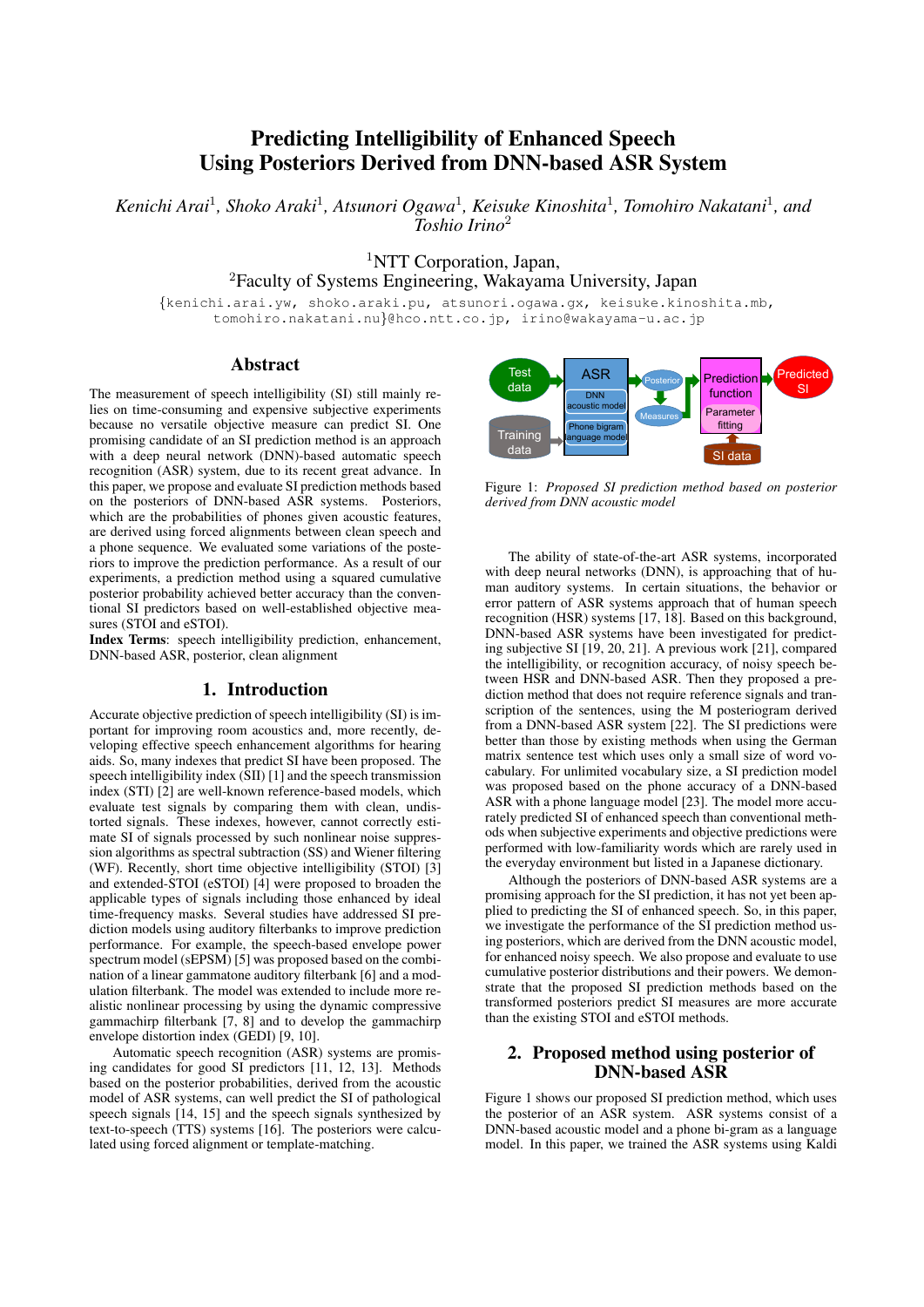[24], which is open source software for speech recognition, with training data from the corpus of spontaneous Japanese (CSJ) [25, 26]. Section 3.3 shows the details of ASR training. We obtained phone bi-grams by calculating the frequency distributions of two adjacent phones in the training data. The phone bi-gram can represent any phone sequences and thus we do not need to use a word dictionary (lexicon) to perform ASR. We devised variations of posteriors called measures and predicted SI based on the measures through a prediction function. In the following, we describe how to obtain the posteriors, the measures, and the predicted SI.

#### 2.1. Posterior

Suppose we have a clean, undistorted reference signal and a test speech signal to evaluate SI.  $X = x_1, x_2, \cdots, x_T$  and  $m_1, m_2, \cdots, m_N$  respectively represent an audio feature sequence of the reference speech and a phone sequence.  $T$  and  $N$ respectively denote the length of the frame sequence and phone sequences, and  $N < T$ . Let  $x_t$  be an acoustic feature to be put into the DNN acoustic model, and  $z_{m_n}(x_t)$  be its output corresponding to the *n*th phone  $m_n$ . Then, the posterior probability of the phone,  $P(m_n|x_t)$ , is calculated by softmax as

$$
P(m_n|x_t) = \frac{\exp(z_{m_n}(x_t))}{\sum_m \exp(z_m(x_t))}.
$$
 (1)

We introduce a mapping function  $n = \phi(t)$  that aligns each feature  $x_t$  at each frame  $t (= 1, 2, \cdots, T)$  to a phone  $m_n$ . The function should satisfy  $\phi(1) = 1$ ,  $\phi(T) = N$ , and  $\phi(t+1) =$  $\phi(t)$  or  $\phi(t)$  + 1. Forced alignment  $\overline{\phi(1)}$   $\overline{\phi(2)}$   $\cdots$   $\overline{\phi(T)}$  is found by maximizing the following posterior probability with respect to  $\phi(1)\phi(2)\cdots\phi(T)$ ,

Prob.(m<sub>\phi(1)</sub>, m<sub>\phi(2)</sub>, · · · , m<sub>\phi(T)</sub>|x<sub>1</sub>, x<sub>2</sub> · · · , x<sub>T</sub>)  
\n
$$
\approx P(m_{\phi(1)}|x_1)P(m_{\phi(2)}|x_2) \cdots P(m_{\phi(T)}|x_T).
$$
 (2)

The approximation holds if the events among individual frames are independent. Let  $Y = y_1, y_2 \cdots, y_T$  represent a feature sequence of the test speech, then the log posterior probability for the test speech becomes

$$
lp(Y) = \sum_{t} \log P(m_{\overline{\phi(t)}} | y_t).
$$
 (3)

Posterior  $lp(Y)$  can be considered as the possibility of the test signals to be correctly recognized. If  $lp(Y)$  is high for a test signal, the SI of the test signals is expected to be high. In contrast, if  $lp(Y)$  is low, the SI is expected to be low.

Furthermore, we evaluated the prediction performance based on several variations of posteriors. The cumulative posterior probability distribution  $Q(m|Y_t)$  is defined as

$$
Q(m|Y_t) = \sum_{m': P(m'|Y_t) \ge P(m|Y_t)} P(m'|Y_t). \tag{4}
$$

 $Q(m|Y_t)$  indicates the relative possibility that feature  $Y_t$  more unlikely to fit phone m among all the phones. As  $Q(m|Y_t)$ becomes smaller, feature  $Y_t$  more likely to fit phone m among all the phones. If the posterior  $P(m|Y_t)$  is largest, the cumulative posterior  $Q(m|Y_t)$  is almost 0. On the other hand, if  $P(m|Y_t)$  is smallest, the  $Q(m|Y_t)$  is 1. In addition, we consider the power of  $P(m|Y_t)$  and  $Q(m|Y_t)$ . In short, we have the following measures  $lp(Y, \alpha)$  and  $lcp(Y, \alpha)$ :

$$
lp(Y; \alpha) = \sum_{t} \log \frac{P(m_{\overline{\phi(t)}} | Y_t)^{\alpha}}{\sum_{m} P(m | Y_t)^{\alpha}},
$$
 (5)

$$
lcp(Y; \alpha) = \sum_{t} log \frac{Q(m_{\overline{\phi(t)}} | Y_t)^{\alpha}}{\sum_{m} Q(m | Y_t)^{\alpha}}.
$$
 (6)



Figure 2: *Schematic diagram for experimental comparison of prediction performance between proposed method and STOI/eSTOI*

The denominators in Eqs. (5) and (6) are the normalization factors. If an exponent  $\alpha$  is large, greater  $P(m|Y_t)$  ( $Q(m|Y_t)$ ) receives more emphasis. In an extreme case where  $\alpha$  is infinity, the largest probability is 1 and the others are 0. In this paper, we investigate  $\alpha = 1.0, 0.5, 2.0$  and  $lp(Y; 1.0) = lp(Y)$ . The capital letters of the measures without a signal feature such as  $LP(0.5)$  and  $LCP(2.0)$  represent the prediction methods.

### 2.2. Prediction function

For predicting the SI  $\mathcal{S}I_\text{pred}$  from the above mentioned measures  $M \stackrel{\text{\'e}}{=} \text{lp}(Y, \alpha)$  or  $\text{lep}(Y, \alpha)$ , we introduce a logistic function f, which is called a prediction function, as

$$
SI_{\text{pred}} = f(M; a, b) = \frac{1}{1.0 + \exp(aM + b)} \times 100. \tag{7}
$$

When we predict the SI of the signals under a particular condition, the measures are averaged over their signals. The averaged measures are used to obtain the predicted SI values.

Parameters a and b are determined by the least squared error method using the SI of reference speech signals obtained by subjective experiments. Note that we used the same function form for all the prediction methods, including STOI and eSTOI.

# 3. Experimental comparison of prediction performance

Figure 2 shows a schematic diagram of our experiments that compare prediction performance. Suppose that we have clean signals. The clean signals are used for generating the noisy signals, for performing forced alignment of the proposed ASRbased predictor, and as the reference signals for STOI/eSTOI. We obtain the SI of the noisy signals by subjective experiments. We find the parameters of a prediction function by minimizing errors between subjective and predicted SIs of the noisy signals. On the other hand, when evaluating the SI predictor, we only used enhanced signals, and evaluated the errors between subjective and predicted SIs of the enhanced signals.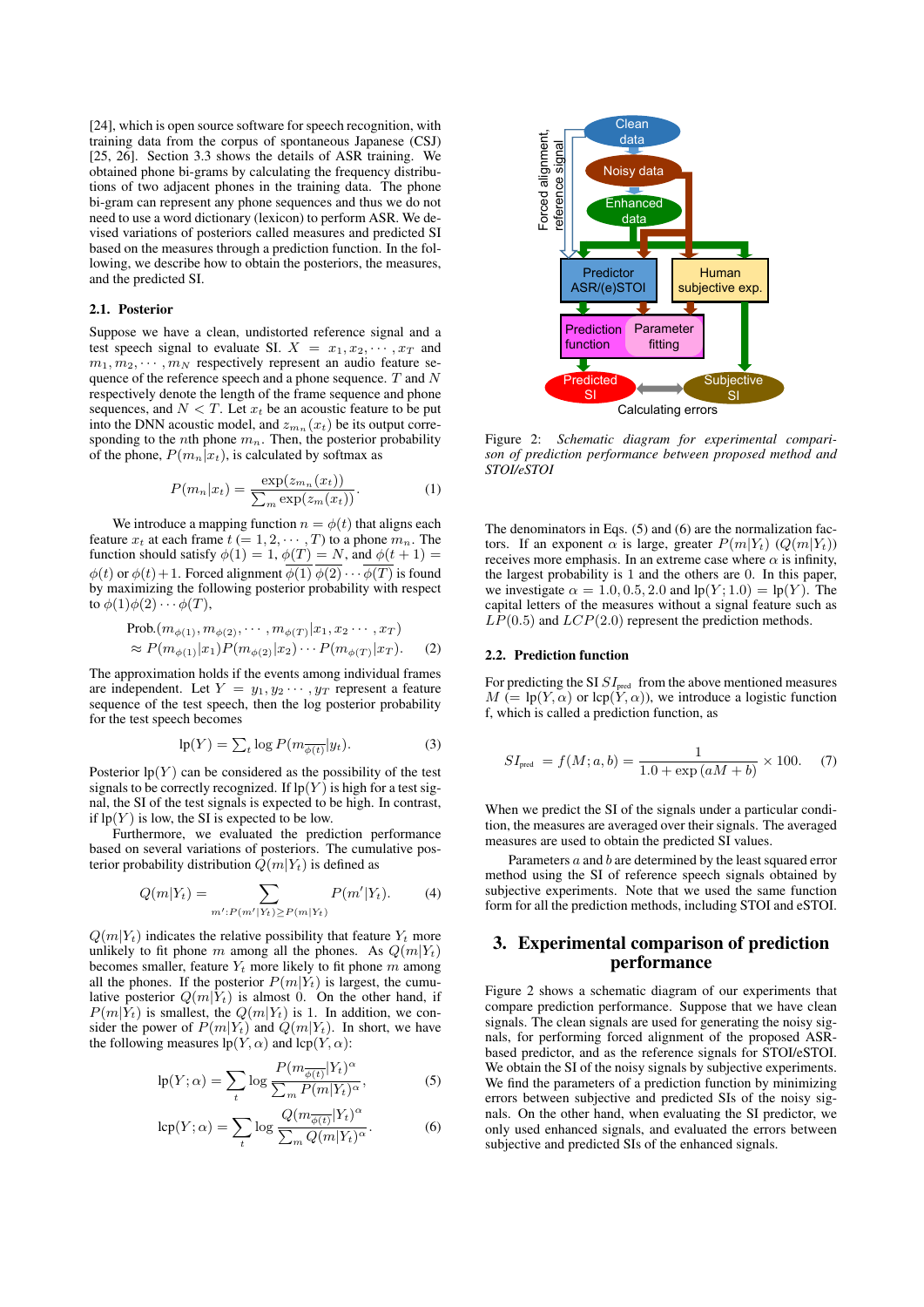#### 3.1. Test signals for SI evaluation

We made speech signals for evaluating SI from Japanese four morae words contained in the familiarity-controlled word lists 2007 (FW07) [27, 28]. The morae roughly denote consonantvowel syllables. In subjective experiments, we used speech data of the words with the lowest familiarity to prevent listeners from completing the answers based on their linguistic knowledge.

We added pink noise with an SNR of  $+3$ , 0,  $-3$ , and  $-6$  dB and babble noise with an SNR of  $+6$ ,  $+3$ , 0, and  $-3dB$  to the clean speech signals contained in FW07. Babble noise was generated by mixing 32 speech signals contained in the CSJ [25, 26]. Speech signals, which are only affected by additive noise, are hereafter called "unprocessed noisy" (UP) signals.

The noisy signals were enhanced by spectral subtraction (SS) [29] and a Wiener filter (WF) [30]. With SS, we obtained the estimated amplitude spectrum of clean speech  $\hat{S}_{S}(\omega)$  by subtracting the amplitude spectrum of noise  $|\hat{S}_N(\omega)|$ . Oversubtraction factor was fixed to 1.0 and this method is called  $SS<sup>(1.0)</sup>$  below. Our WF-based speech enhancement algorithm estimates the filter using a pre-trained speech model [30]. We controlled the noise residue in WF by the parameter  $\epsilon$  (0  $\leq$  $\epsilon \leq 1$ ), where noise reduction increases as the value decreases. We used WF with  $\epsilon$  values of 0.0 and 0.2, called WF<sup>(0.0)</sup> and  ${\rm WF}^{(0.2)}$  .

Although clean signals only contain utterance intervals, both unprocessed and enhanced noisy signals have nonutterance intervals before and after an utterance. However, the positions of the utterance intervals are required for calculating the posteriors of ASR systems and comparing them with the clean signals in STOI/eSTOI. In our experimental condition, we obtained accurate non-voice segments by calculating the cross correlation between the test and clean signals.

#### 3.2. Subjective experiments

The results of the subjective experiments conducted in previous works [8, 9, 10] are used to evaluate the prediction performance and determine the prediction functions.

Here we briefly describe how to experimentally obtain the subjective SI. Nine (four males and five females) normalhearing (NH) listeners between 20 and 23 years old participated in the experiments, which evaluated the SI of additive pink noise and its enhanced speech data. Fourteen (eight males and six females) NH listeners between 19 and 24 participated in the experiments, which evaluated the SI of the additive babble noise and its enhanced speech data. Their native language was Japanese. The presented stimuli consisted of 400 words, which combined four signal processing conditions, four SNR conditions, and twenty words for each condition. The listeners were instructed to write down the words they heard in "hiragana," which roughly corresponds to Japanese morae. Word accuracies present subjective SI in this paper.

#### 3.3. ASR systems

We extracted training data of ASR systems from the corpus of spontaneous Japanese (CSJ) [25, 26], which contained 296 hours of academic lectures and other data from 986 speakers (809 males and 177 females). The speech signals were sampled at 16 kHz, and the frame length and frame shift were 32 ms (512 samples) and 10 ms. We prepared training datasets consisting of only clean and noisy speech signals. Enhanced speech signals were not used for training since enhancement algorithms are usually unknown when ASR systems are trained. 20 % of the training data is clean speech, and the rest is equally partitioned into eight types of noisy speech: pink-noisy speech at SNR levels of  $+3$ , 0, -3, and -6 dB and babble-noisy speech at

### SNR levels of +6, +3, 0, and -3 dB.

The ASR systems were trained using the nnet1 recipe in Kaldi [24]. The DNN-based acoustic model has six hidden layers. In DNN training, we used filterbank (FBank) as input features, which had 40 channels, spliced into  $\pm 17$  frames without speaker adaptation. The output layer of the DNN-based acoustic model had 9144 units.

#### 3.4. STOI and eSTOI

We employed short-time objective intelligibility (STOI) [3] and extended-STOI (eSTOI) [4] to compare the prediction performance with the proposed prediction method based on ASR. STOI is the de facto standard intelligibility measure, which correlates well with the intelligibility of the speech signals processed by the ideal binary mask algorithm [31]. eSTOI calculates the index from the spectral correlation of sub-band envelopes, whereas the original STOI calculated it directly from temporal correlations. We calculated STOI and eSTOI measures using pystoi [32].

We derived the speech intelligibility, which is predicted by STOI or eSTOI, through the same prediction function as the proposed method by replacing the ASR measures with the STOI or eSTOI measures.

#### 3.5. Evaluation of prediction performance

We evaluated the prediction errors by 32 speech conditions: the combinations of two noise types (pink or babble), four SNRs, and four enhancement conditions (UP,  $SS^{(1.0)}$ , WF $^{(0.0)}$ , or  $WF^{(0.2)}$ ). We obtained the subjective SI,  $I(N, D, E)$ , by averaging all subjects for noise  $(N)$ , SNR  $(D)$ , and enhancement  $(E)$ . Similarly,  $M_P(N, D, E)$  represents the averaged measures for the prediction method  $\overline{P}$ . For example, the averaged measure of a squared cumulative posterior prediction method  $LCP(2.0)$  becomes

$$
M_{\text{LCP}(2.0)}(N, D, E) = \langle \text{lcp}(Y; 2.0) \rangle_{Y \sim (N, D, E)}.
$$
 (8)

 $\langle \cdot \rangle_{Y \sim (N,D,E)}$  denotes the average over all 400 words with the lowest familiarity in FW07 under the condition  $(N, D, E)$ , that were used in subjective experiments. The averaged prediction error for all data is defined as the root mean squared errors (RM-SEs) between the predicted and subjective SIs.

$$
\sqrt{\sum_{N,D,E=\{SS^{(1.0)},WF^{(0.0)},WF^{(0.2)}\}} (f(M_P(N, D, E); a, b) - I(N, D, E))^2}
$$
(9)

We predicted SI using phone accuracy to compare it with other methods. We employed phone accuracy instead of word accuracy since the language model is a phone bi-gram and is expected to obtain more detailed information. This prediction method is represented by  $P_{\text{ACC}}$ .

#### 3.6. Results

Table 1 summarizes parameters  $a$  and  $b$  in Eq.(7) in Sec.2.2, determined with the least squares method.

Figure 3 shows averaged measures  $M_P(N, D, E)$  versus subjective SI  $I(N, D, E)$  for STOI (right) and LCP(2.0) (left). The red dots, which present the SI of the unprocessed noisy signals, determined the prediction functions drawn in the red lines. The red lines predict the blue and green dots, which respectively represent the SI of enhanced signals added pink and babble noise. Although STOI overestimates the SI of the signals with pink noise, the predicted SI of  $LCP(2.0)$  is distributed around the prediction function.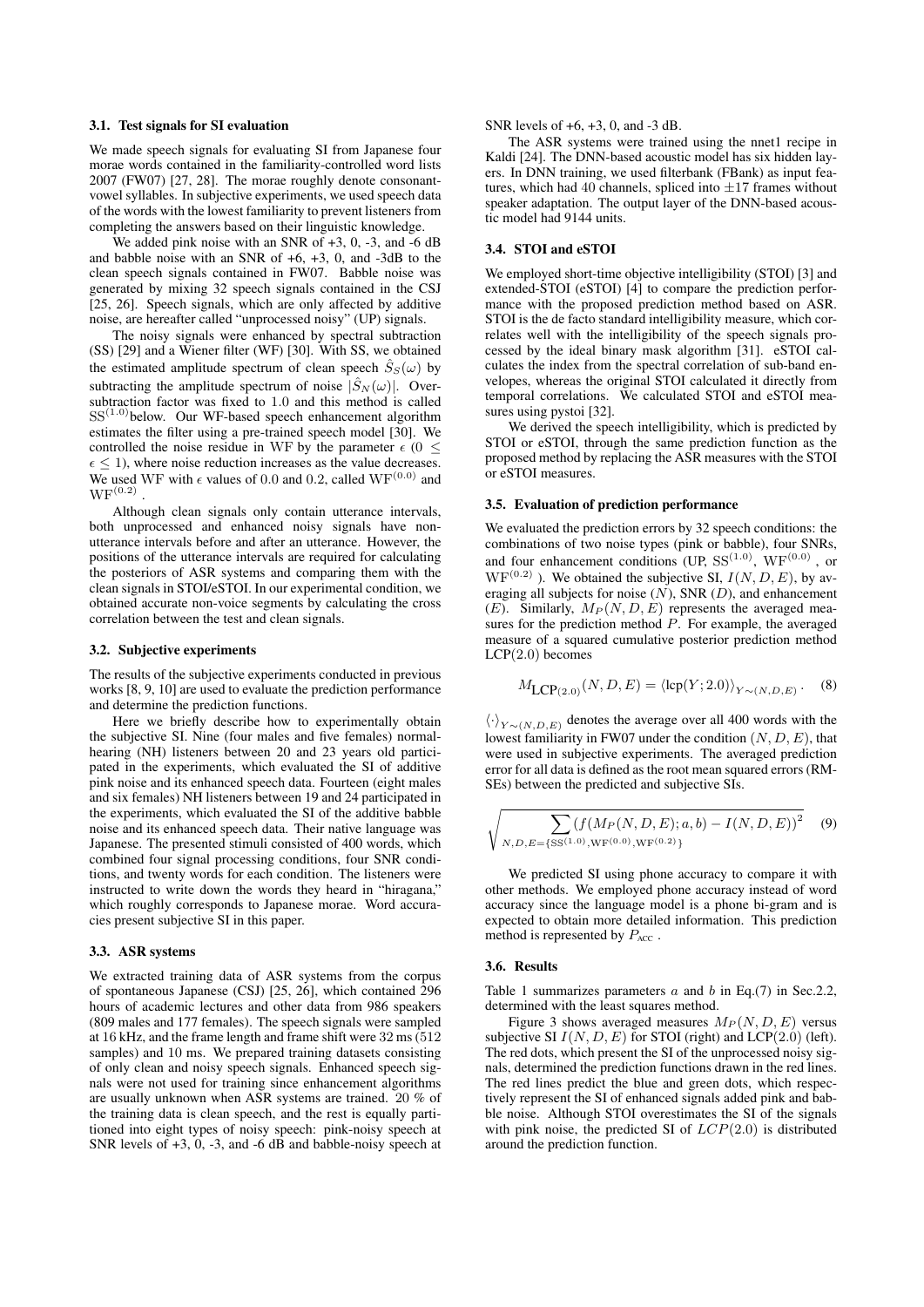Table 1: *Parameter values of prediction functions.*

| Parameters | <b>STOI</b> | eSTOI ASR |         | ASR (posterior-based methods) |          |         |                                                                                 |         |          |  |
|------------|-------------|-----------|---------|-------------------------------|----------|---------|---------------------------------------------------------------------------------|---------|----------|--|
|            |             |           |         |                               |          |         | $P_{\text{ACC}}$ $LP(1.0)$ $LCP(1.0)$ $LP(0.5)$ $LCP(0.5)$ $LP(2.0)$ $LCP(2.0)$ |         |          |  |
|            | -7.98       | $-5.56$   | $-0.05$ | 3.63                          | $-12.08$ | 4.73    | -9.87                                                                           | 2.40    | $-18.57$ |  |
|            | 6.03        | 3.12      | 2.64    | -6.42                         | 3.11     | $-7.63$ | 6.33                                                                            | $-5.64$ | 1.92     |  |

| Noise                 | Enhance            | <b>STOI</b> | eSTOI | <b>ASR</b><br>$P_{\text{ACC}}$ | LP(1.0) | LCP(1.0) | LP(0.5) | ASR (posterior-based methods)<br>LCP(0.5) | LP(2.0) | LCP(2.0) |
|-----------------------|--------------------|-------------|-------|--------------------------------|---------|----------|---------|-------------------------------------------|---------|----------|
| Pink                  | $SS^{(1.0)}$       | 16.35       | 20.35 | 10.40                          | 5.94    | 4.19     | 6.39    | 9.62                                      | 4.17    | 5.60     |
|                       | $WF^{(0.0)}$       | 11.61       | 13.89 | 6.91                           | 4.90    | 6.90     | 6.11    | 5.74                                      | 5.75    | 7.84     |
|                       | ${\rm WF}^{(0.2)}$ | 6.34        | 6.97  | 4.69                           | 5.32    | 3.87     | 3.84    | 3.82                                      | 4.70    | 3.65     |
| <b>Babble</b>         | $SS^{(1.0)}$       | 9.65        | 11.63 | 21.34                          | 20.09   | 15.10    | 18.12   | 24.44                                     | 18.00   | 14.42    |
|                       | $WF^{(0.0)}$       | 5.83        | 8.07  | 8.87                           | 6.73    | 12.62    | 7.20    | 7.68                                      | 8.79    | 9.37     |
|                       | $WF^{(0.2)}$       | 5.20        | 4.68  | 9.98                           | 4.94    | 9.54     | 7.86    | 7.67                                      | 4.95    | 4.86     |
| Average over all data |                    | 9.97        | 12.10 | 11.63                          | 9.67    | 9.65     | 9.44    | 11.94                                     | 9.11    | 8.42     |

Table 2: *RMSEs between human results and predictions*

Table 3: *Pearson correlation coefficients between human results and predictions for each prediction method*

| STOI  | eSTOI | ASR   | ASR (posterior-based methods) |                                                                                 |       |       |       |       |  |
|-------|-------|-------|-------------------------------|---------------------------------------------------------------------------------|-------|-------|-------|-------|--|
|       |       |       |                               | $P_{\text{ACC}}$ $LP(1.0)$ $LCP(1.0)$ $LP(0.5)$ $LCP(0.5)$ $LP(2.0)$ $LCP(2.0)$ |       |       |       |       |  |
| 0.941 | 0.927 | 0.891 | 0.894                         | 0.886                                                                           | 0.899 | 0.850 | 0.897 | 0.920 |  |



Figure 3: *Prediction measures versus subjective SI. Red lines shows the prediction functions*

Table 2 shows the prediction errors using STOI, eSTOI,  $P_{\text{ACC}}$ , and various measures based on the posteriors of the ASR systems for enhancement algorithms and noise types. No method wins under all conditions. However, the overall trend indicates that STOI and eSTOI are good at signals with babble noise and posterior-based methods are good at signals with pink noise. For the averaged prediction errors of all the data, which are shown at the bottom, the lowest prediction error is achieved by a method based on the squared cumulative posterior prediction  $LCP(2.0)$ . While the performance of this method achieves the best in three out of the six tasks, the performance of the other ones is not poor either.

Table 3 shows the Pearson correlation coefficients between the subjective SI and the prediction values for each prediction method. STOI yielded the highest correlation. The highest correlation among the methods based on the ASR systems is the square cumulative posterior method  $LCP(2.0)$ . Although the correlation of  $LCP(2.0)$  is slightly lower than STOI, it is comparable with STOI. From the viewpoint of prediction performance, prediction errors are more important than correlations since they are directly connected to the prediction accuracy.

# 4. Concluding remarks

This paper proposed an SI prediction method based on the posteriors of DNN-based ASR systems. We only trained the ASR systems with clean and noisy speech signals since we assumed that enhancement algorithms are unknown during training. From the viewpoint of prediction errors, we confirmed that SI is predicted better by the squared cumulative posterior method LCP(2.0) than such conventional methods as STOI and eSTOI. However, our prediction performance is poor for babble-noisy speech enhanced by  $SS^{(1.0)}$ . The reason remains unclear and its resolution is future work.

This paper shows that it is possible to improve the prediction of SI by tuning the hyperparameter  $\alpha$ . Determining the optimal value of  $\alpha$  is future work.

This experimental condition described in Sec.3 is natural when we consider the following situation. We are developing the algorithms that enhance the noisy signals made from clean speech signals to improve the intelligibility. It is acceptable to subjectively obtain the SI of only the noisy signals in advance. However, it is unfeasible to carry out subjective experiments every time the algorithms are modified. In short, we want to predict the SI of the enhanced noisy signals when we have clean signals and the subjective SI of the noisy signals. In this assumption, we need that the prediction performance is accurate as possible utilizing any available information. Therefore, our proposal and investigation are critical for providing a precise SI prediction method when clean speech is available.

# 5. Acknowledgments

This research was supported by JSPS KAKENHI Grant Numbers JP16H01734.